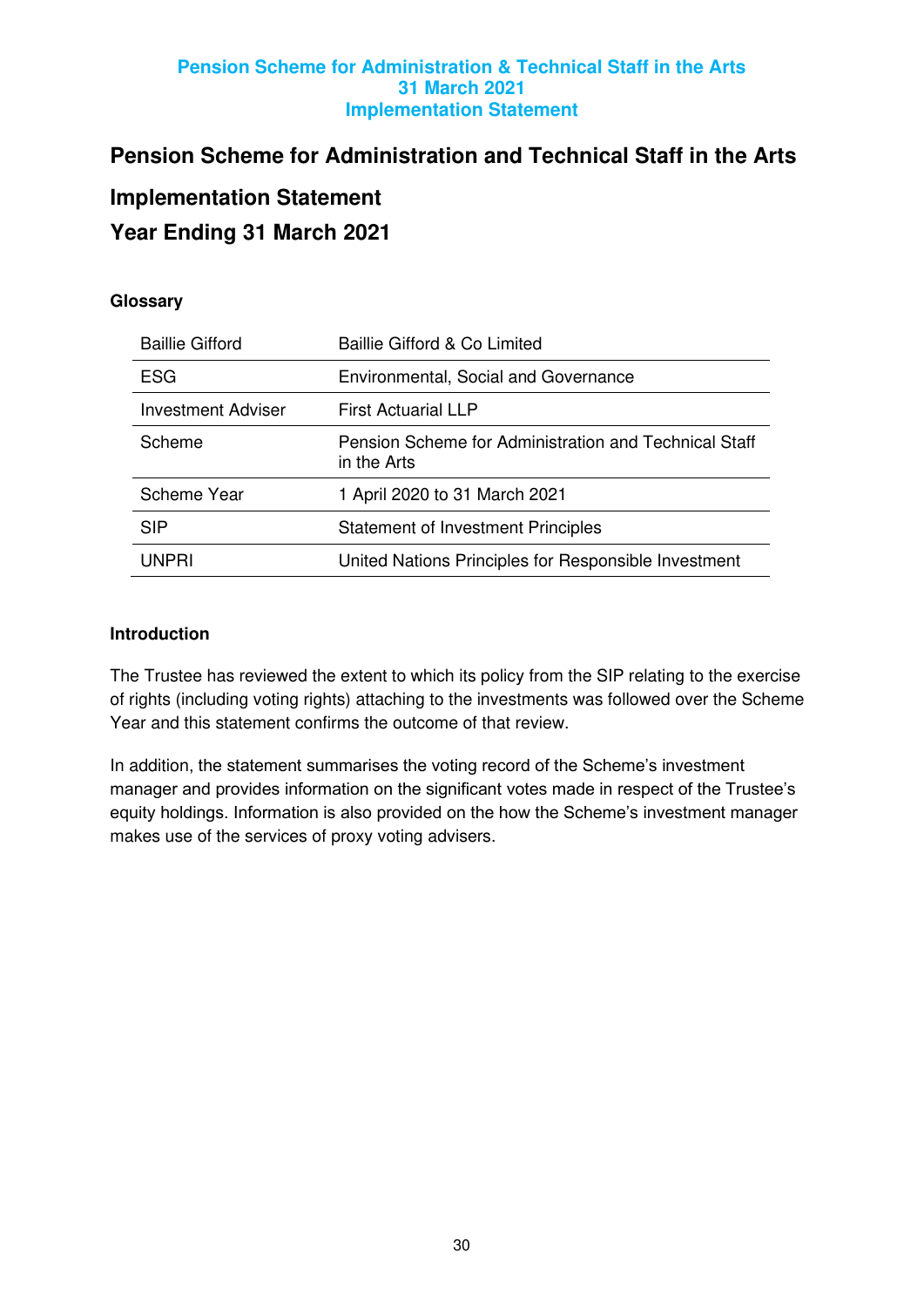#### **Relevant Investments**

The Scheme's assets are invested in pooled funds and some of those funds include an allocation to equities. Where equities are held, the investment manager has the entitlement to vote.

At the end of the Scheme Year, the Scheme invested in the following funds which included an allocation to equities:

• Baillie Gifford Multi-Asset Growth Fund

## **The Trustee's Policy Relating to the Exercise of Rights**

#### Summary of the Policy

The Trustee's policy in relation to the exercise of the rights (including voting rights) attaching to the investments is set out in the SIP. The SIP was updated during the Scheme Year to comply with new legislation which required additional information to be stated about the nature of the arrangements in place with the investment manager. Part of the new wording provided a more detailed explanation of the Trustee's policy relating to the exercise of rights.

A summary of the Trustee's policy is as follows:

- The Trustee believes that good stewardship can help create, and preserve, value for companies and markets as a whole and the Trustee wishes to encourage best practice in terms of stewardship.
- The Trustee invests in pooled investment vehicles and therefore accepts that ongoing engagement with the underlying companies (including the exercise of voting rights) will be determined by the investment manager's own policies on such matters.
- When selecting a pooled fund, the Trustee considers, amongst other things, the investment manager's policy in relation to the exercise of the rights (including voting rights) attaching to the investments held within the pooled fund.
- When considering the ongoing suitability of an investment manager, the Trustee (in conjunction with its Investment Adviser) will take account of any particular characteristics of that manager's engagement policy that are deemed to be financially material.
- The Trustee will normally select investment managers who are signatories to the UNPRI.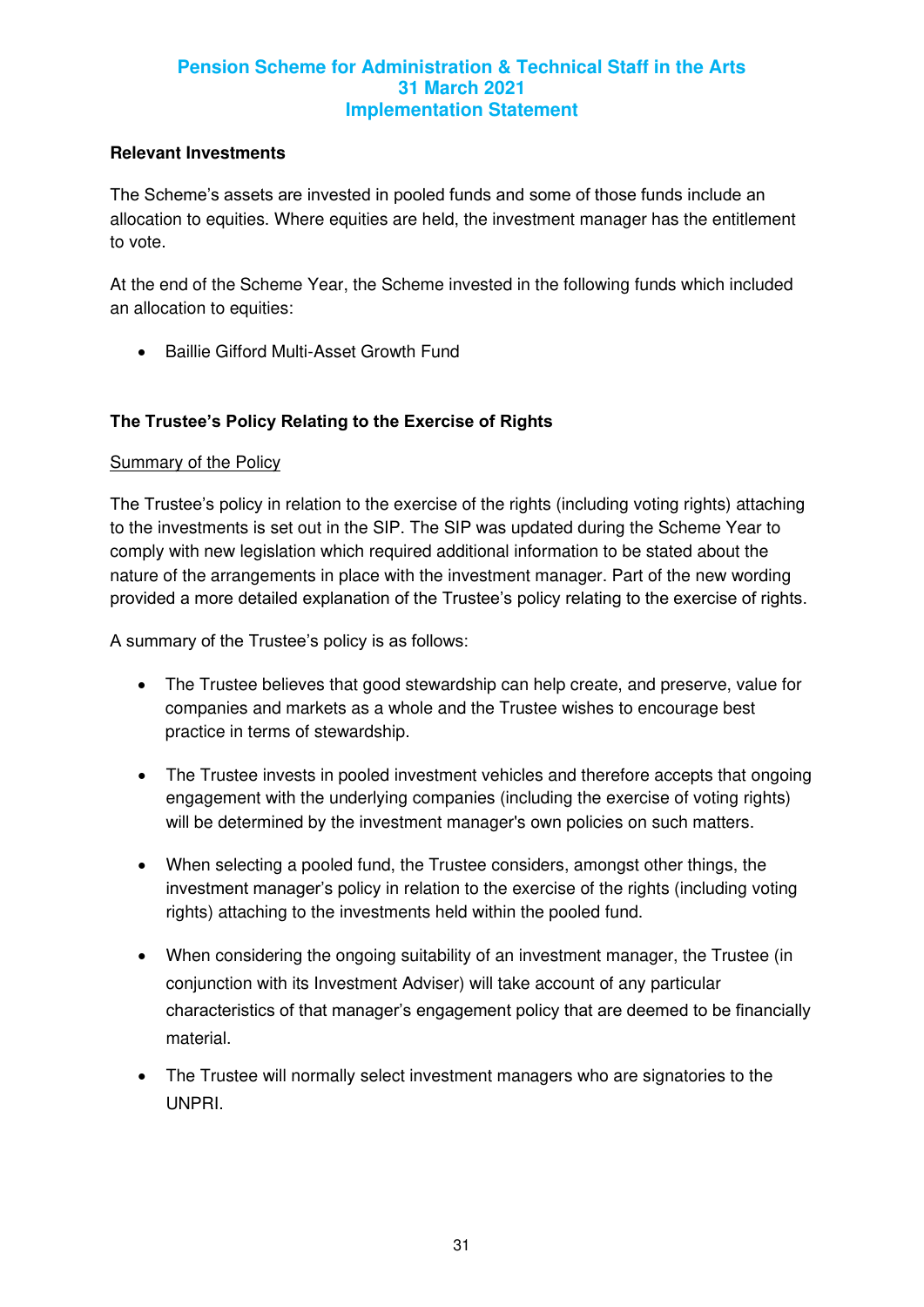• If it is identified that a fund's investment manager is not engaging with companies the Trustee may look to replace that fund. However, in the first instance, the Trustee would normally expect its Investment Adviser to raise the Trustee's concerns with the investment manager.

# Has the Policy Been Followed During the Scheme Year?

The Trustee's opinion is that its policy relating to the exercise of rights (including voting rights) attaching to the investments has been followed during the Scheme Year. In reaching this conclusion, the following points were taken into consideration:

- There has been no change to the Trustee's belief regarding the importance of good stewardship.
- The Scheme's invested assets remained invested in pooled funds over the period.
- The Trustee did not select any new funds during the period.
- Whilst the Trustee did not consider the voting records of the investment manager during the Scheme Year, that analysis has now been undertaken. The Trustee, in conjunction with its Investment Adviser, has considered the voting record of the investment manager over the year ending 31 March 2021 as part of the work required to prepare this Implementation Statement. A summary of the key findings from that analysis is provided below.
- The investment managers used by the Scheme are UNPRI signatories.

## **The Investment Manager's Voting Record**

A summary of the investment manager's voting record is shown in the table below.

|                           |                        | <b>Split of votes:</b> |                |           |  |  |
|---------------------------|------------------------|------------------------|----------------|-----------|--|--|
|                           |                        |                        |                | Did not   |  |  |
|                           |                        |                        |                | vote/     |  |  |
| <b>Investment Manager</b> | <b>Number of votes</b> | For                    | <b>Against</b> | abstained |  |  |
|                           |                        |                        |                |           |  |  |
|                           |                        |                        |                |           |  |  |
|                           |                        |                        |                |           |  |  |
| <b>Baillie Gifford</b>    | 13,677                 | 95%                    | 4%             | 2%        |  |  |

**Notes** 

Split of votes may not sum to 100% due to rounding.

*These voting statistics are based on the manager's full voting record over the 12 months to 31 March 2021 rather*  than votes related solely to the funds held by the Scheme.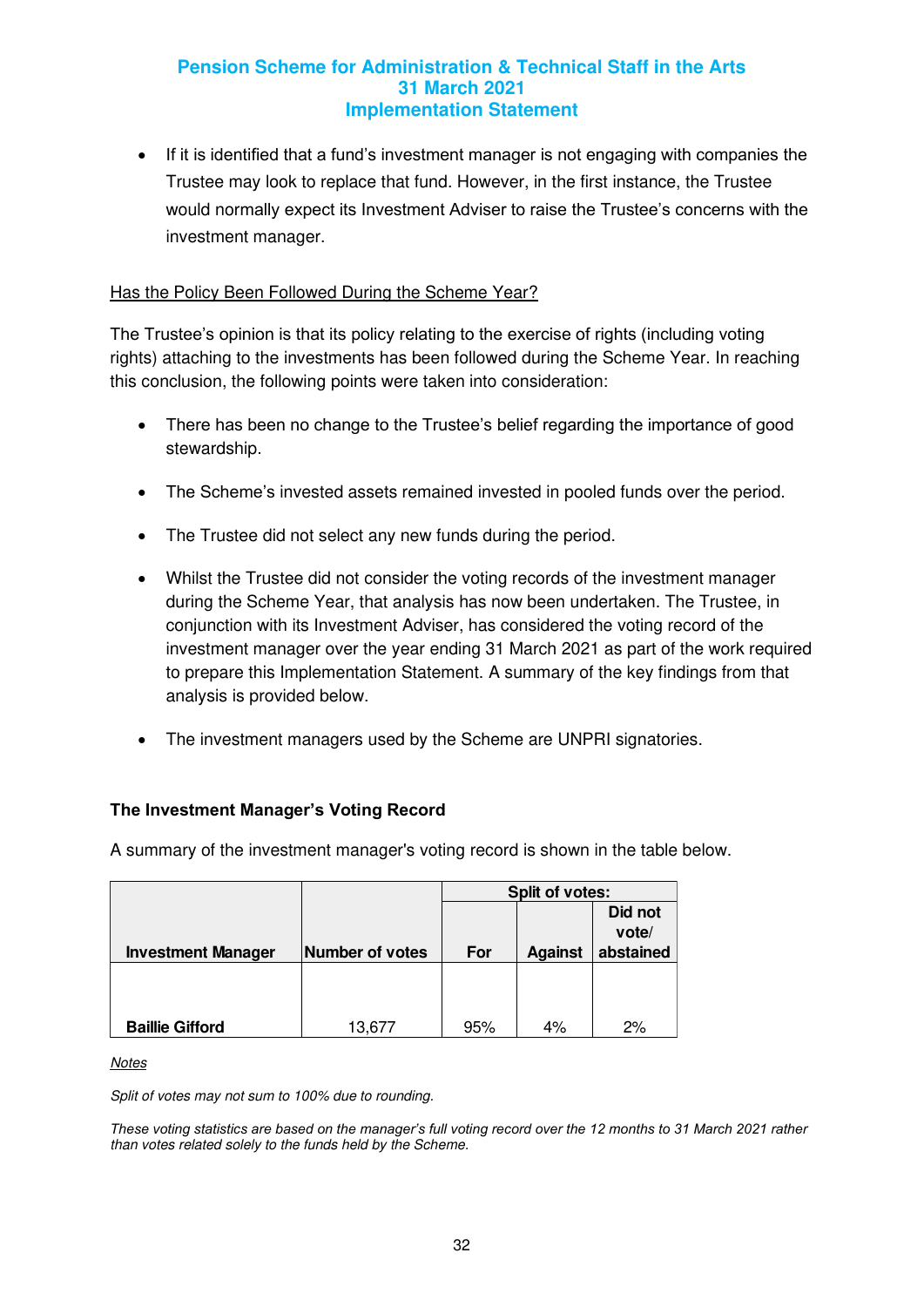### **Use of Proxy Voting Advisers**

| <b>Investment</b><br><b>Manager</b> | Who is their<br>proxy<br>voting<br>adviser? | How is the proxy voting adviser used?                          |
|-------------------------------------|---------------------------------------------|----------------------------------------------------------------|
| <b>Baillie Gifford</b>              | No Proxy<br>Voting<br>Adviser               | All done in-house, Manager aims to<br>participate in all votes |

#### **The Investment Manager's Voting Behaviour**

The Trustee has reviewed the voting behaviour of the investment manager by considering the following:

- broad statistics of its voting record such as the percentage of votes cast for and against the recommendations of boards of directors (i.e. "with management" or "against management");
- the votes it cast in the year to 31 March 2021 on the most contested proposals in eight categories across the UK, the US and Europe;
- the investment manager's policies and statements on the subjects of stewardship, corporate governance and voting.

The Trustee has also compared the voting behaviour of the investment manager with its peers over the same period.

The Trustee's key observations are set out below.

## **Voting in Significant Votes**

Based on information provided by the Trustee's Investment Adviser, the Trustee has identified significant votes in eight separate categories. The Trustee considers votes to be more significant if they are closely contested. i.e. close to a 50:50 split for and against. A closely contested vote indicates that shareholders considered the matter to be significant enough that it should not be simply "waved through". In addition, in such a situation, the vote of an individual investment manager is likely to be more important in the context of the overall result.

The most significant votes in each of the eight categories based on shares held by the Scheme's investment manager are listed in the Appendix. In addition, the Trustee considered the investment manager's overall voting record in significant votes (i.e. votes across all stocks not just the stocks held within the funds used by the Scheme).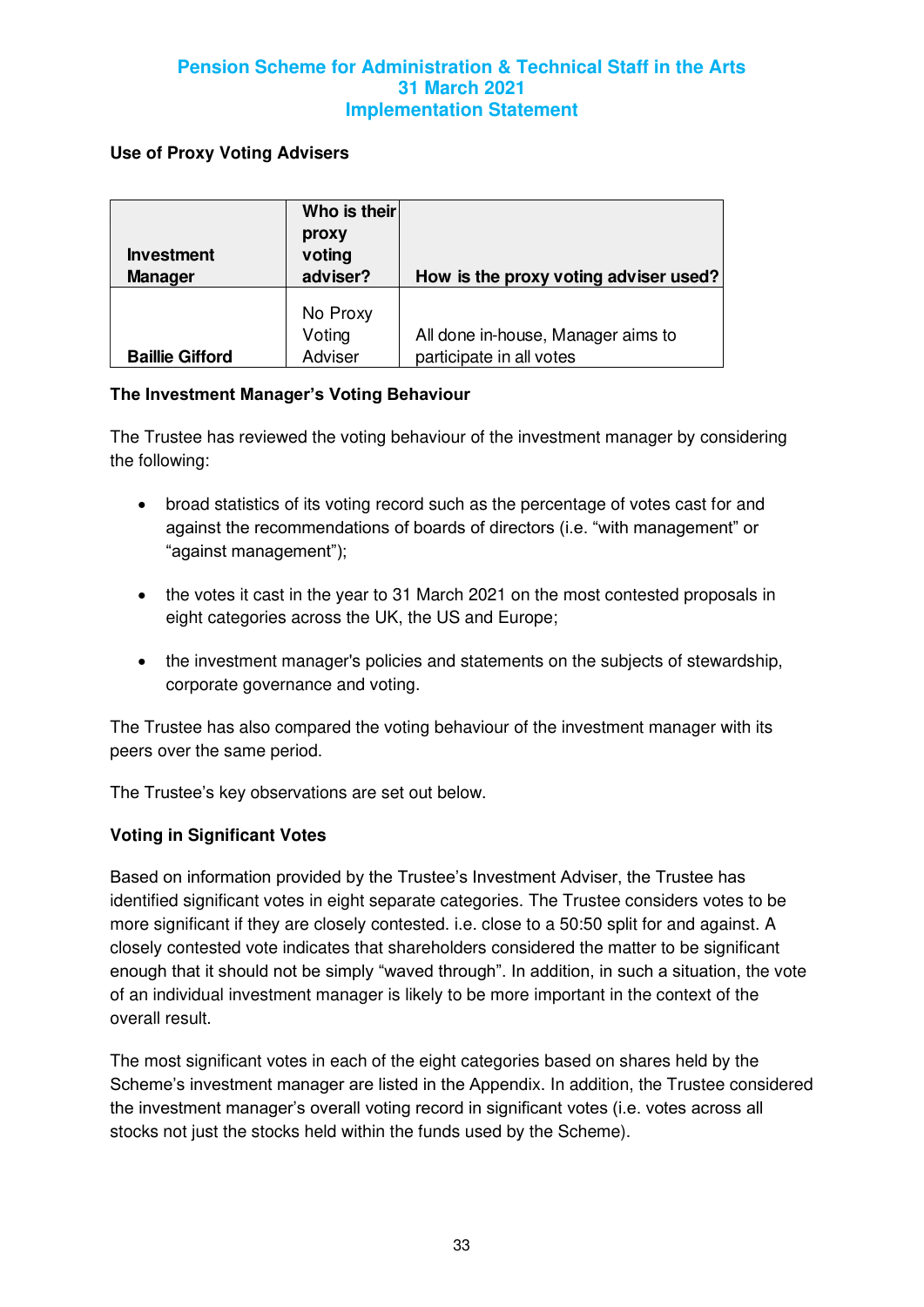## **Description of Voting Behaviour**

#### Baillie Gifford

Baillie Gifford tends to support director proposals, but this is consistent with its active management style – the manager has chosen to invest in companies so it is unsurprising it wishes to support their management.

Although Baillie Gifford tends to support management in director proposals, over the course of the Scheme year the investment manager has demonstrated a willingness to vote in favour of shareholder proposals (which typically means voting against management).

#### **Conclusions**

Based on the analysis undertaken, the Trustee has no concerns regarding the voting records of Baillie Gifford.

The Trustee will keep the voting actions of the investment manager under review.

| 0 | Joanne Lairbairn |  |
|---|------------------|--|
| . | .                |  |

Signed on behalf of the Trustee of the Pension Scheme for Administration and Technical Staff in the Arts